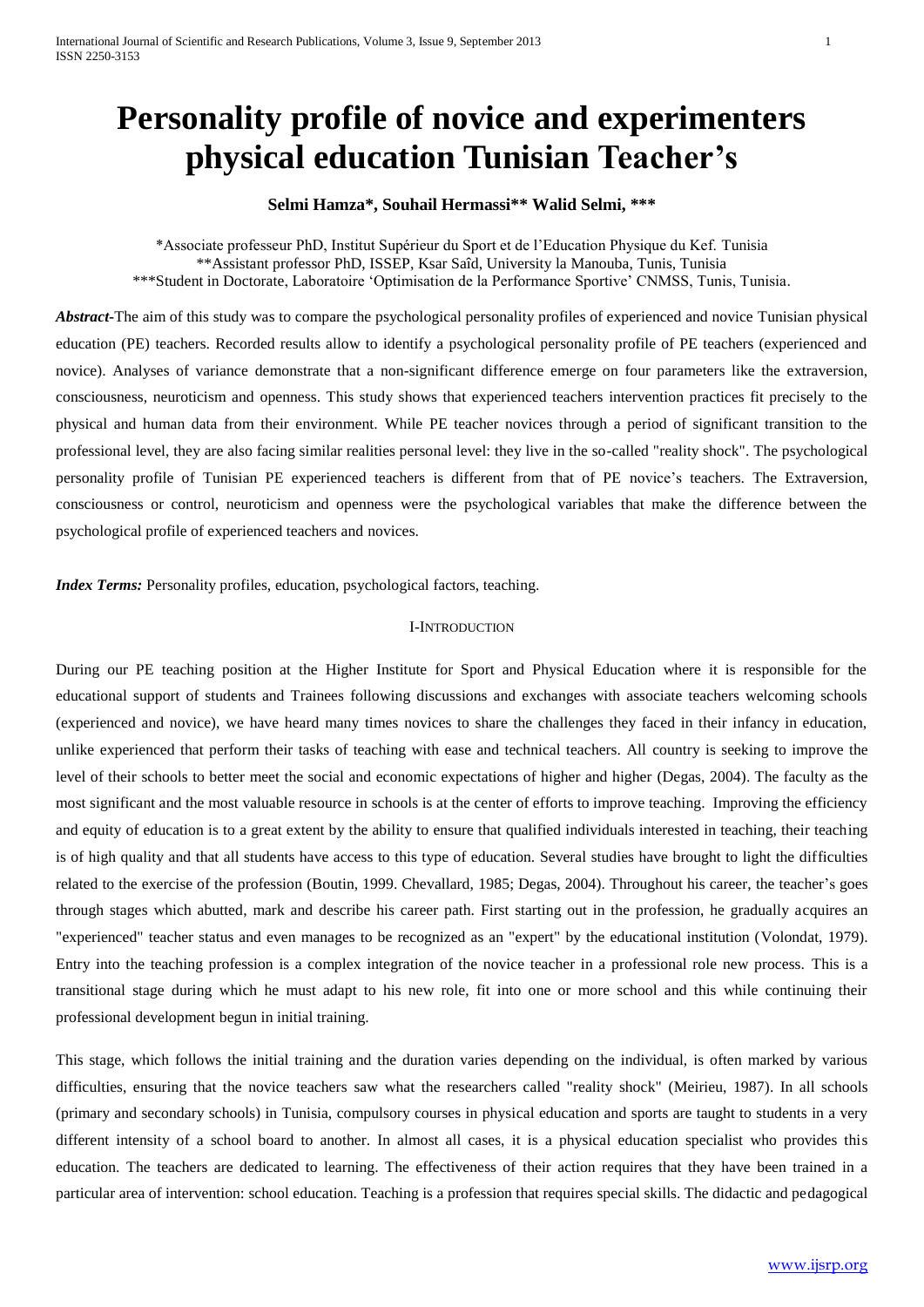International Journal of Scientific and Research Publications, Volume 3, Issue 9, September 2013 2 ISSN 2250-3153

intervention requires for (future) teachers mastery of knowledge, skills (including methods) to succeed in their mission. However, the recent literature considers the educational power of a PE teacher no longer holds today mainly to the amount of technical knowledge which he can flaunt it, nor the diversity of teaching procedures that it can use, or its institutional status, but an ability to identify a number of background processes related to its own teaching attitude and reactions to them among students (Volondat, 1979; Degas, 2004; Dubar, 1998). In other words, knowledge and training cannot be combined and find their maximum efficiency if the teacher has some positive attitudes that constitute one aspect of his personality. Otherwise, there are very strong links between educational attitudes of the teacher on one side and the dimensions of personality (attitudes, character) of each other. This research aims to study the psychological personality profile of PE teachers and novice's experiments and identify the extent to which psychological personality profiles differ between experienced and novice groups. We assume that there is a difference between these psychological personality profiles for experienced teachers who have a level of esteem and self-control more developed than novice teacher's face their new PE teacher tasks.

# II- METHODS

## *1-Participants*

Our study was conducted in collaboration with 40 PE teachers in post (20 novice teachers and 20 experienced teachers) who have agreed to participate in this study (Table n° 1). They came from different elementary schools, teaching basic and secondary districts of "Kef and Béja" (In country of Tunisia).

#### Table.1-Identifications of the study population

|                         | Participant | Age (mean $\pm$ SD) | seniority  | Establishments |
|-------------------------|-------------|---------------------|------------|----------------|
| Experiments PE teachers | 20          | $41.45 \pm 11.31$   | $+5$ years | college        |
| Novice PE teachers      | 18          | $30.1 \pm 4.24$     | - 5 years  | secondary      |

## *2-Materials and measurements*

To conduct this research we used the Big Five Inventory (BFI) from the theory of the five factors of personality (Costa & McCrae, 1992), which currently meets broader consensus for the study of dimensional personality (The first show the appearance of a 5 factor model was published by (Fiske 2002). This model is the subject of a broad consensus among psychologists and helps describe the personality using 5 basic features highlighted by the theory of the "Big Five." The BFI was created to provide researchers and clinicians with efficient, reliable and valid measure individual differences in the Big Five dimensions. It consists of 44 items, each a short sentence describing an aspect of personality. The selection of items is based on previous empirical work developed from expert judgment and factor analyzes (Oyserman et al. 2002). The quality of this instrument is excellent (Oyserman et al. 2002). The Participants should meet on a 5-point scale:

- Extraversion (8items) search stimuli, sociable and impulsive behavior, insurance, need contacts, dynamic, active.

- Nice and friendliness (9items) quality of relationships with others, altruism, kindness, avoidance of conflicts.

- Conscientious (9items) compliance with social, conscientious standards responsible. Neuroticism or emotional stability (8items): resistance to stressors, little discomfort, no anxiety, no insecurity, low mood swings.

- Opening (10items) intellectual curiosity, varied interests, imagination and originality.

# *3-Course:*

After contact organizations and obtaining the necessary approvals, tests were conducted in the month of October, November to May 2010 teachers experiments and June 2010 and October 2011 for new teachers; The tests were completed on site and placed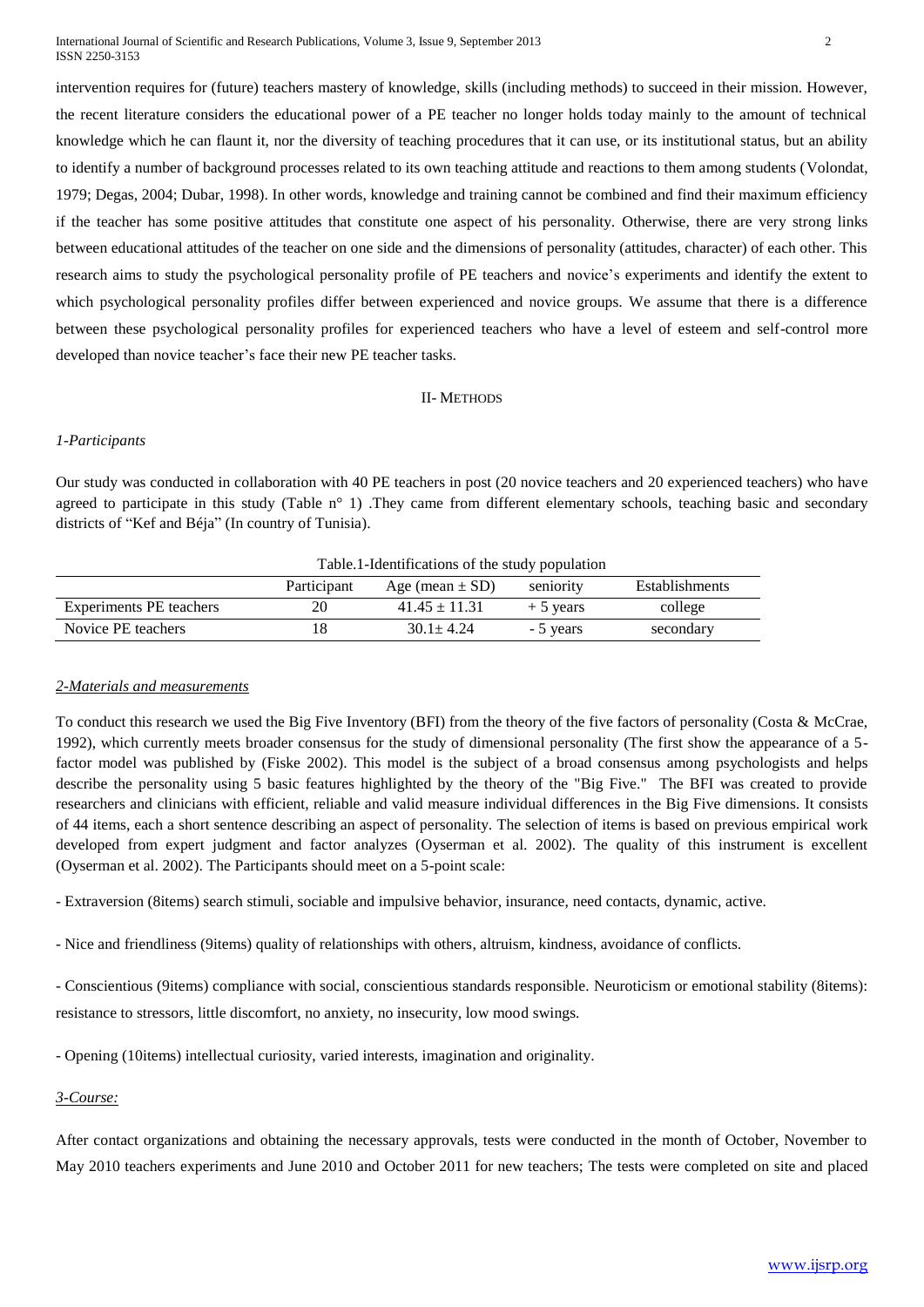International Journal of Scientific and Research Publications, Volume 3, Issue 9, September 2013 3 ISSN 2250-3153

on the field; Only 38 PE teachers have completed anonymously BFI in an individual award with 02 withdrawals; The session lasted about 20 minutes to 30 minutes for an individual award.

## *4- Statistical Analyses:*

Using the software Stata  $\text{TM}$  / 10.1 Copyright 1984-2009 (Statistics / Data Analysis Stata Corp USA) we conducted a descriptive analysis where the means and standard deviations were calculated for all variables studied. Then an ANOVA test with all required analyzes. The significance level was set at  $p \le 0.05$ .

#### III-RESULTS

Following consultation of answer sheets of the Big Five Inventory (BFI) (Costa & McCrae, 1992), we recorded the results presented in the following table 2 and table 3. However, these results show us a global overview, we conduct an analysis of variance (ANOVA) through test Mann-Whitney to determine the differences between psychological personality profiles of the two groups of teachers.

|              | Mean | $\pm$ SD | Min  | Max  |  |
|--------------|------|----------|------|------|--|
| Extroversion | 3.71 | 0,48     | 2.77 | 4.44 |  |
| Friendliness | 3.24 | 0.52     | 2,5  | 4,25 |  |
| Awareness    | 3,64 | 0.58     | 1,88 | 4,22 |  |
| Neuroticism  | 2.44 | 0,74     | 1,25 | 3,75 |  |
| Opening      | 3,71 | 0,49     | 2,5  | 4,4  |  |

Tableau.2-score variables BFI experienced teachers

Tableau.3-score variables BFI novice's teachers

|              | Mean | $\pm$ SD | Min  | Max  |
|--------------|------|----------|------|------|
| Extroversion | 3,13 | 0,46     | 2.33 |      |
| Friendliness | 3,10 | 0,40     | 2,37 | 4,25 |
| Thorough     | 3,10 | 0.51     | 2,11 | 4,22 |
| Neuroticism  | 2,89 | 0,45     | 2,25 | 4,25 |
| Opening      | 3,09 | 0,52     | 2,40 | 4,20 |

# IV-DISCUSSION

#### *The extroversion*

ANOVAs revealed a highly significant difference between experienced and novice teachers with P value equal to (p< 0.0018). The extrovert subject as pointed Costa & McCrae, 1992) is sociable, he seeks contact. The results of this study found that experienced teachers are more outgoing and sociables. They are looking for contact and stimuli, open to others and like to gather in groups where they live with their easiness. They possible to have moments of professional exchanges in which new elements are transmitted in addition to their expertise and their knowledge professionals' (Schimmack ET al, 2005). Experienced teachers are action-oriented and tend to be enthusiastic. Some authors like Porter, S R & Whitcomb, M E (2005), agree that enthusiasm plays a key role in the response of the physical education teacher. Marcel Poetic wrote about it as positive or negative valences in the relationship affecting teachers and students and cause attraction or rejection. Experienced teachers are not only a bridge between the student and the knowledge, but also guide, companions, with all that implies as human contact. (Larsen, 2005). The novice arrive at the school in which he was assigned and is faced with the need to learn all about the organization of the EPS in the institution, and at the same time to teach students that it discovers As to its implementation. Upon entry into the profession, the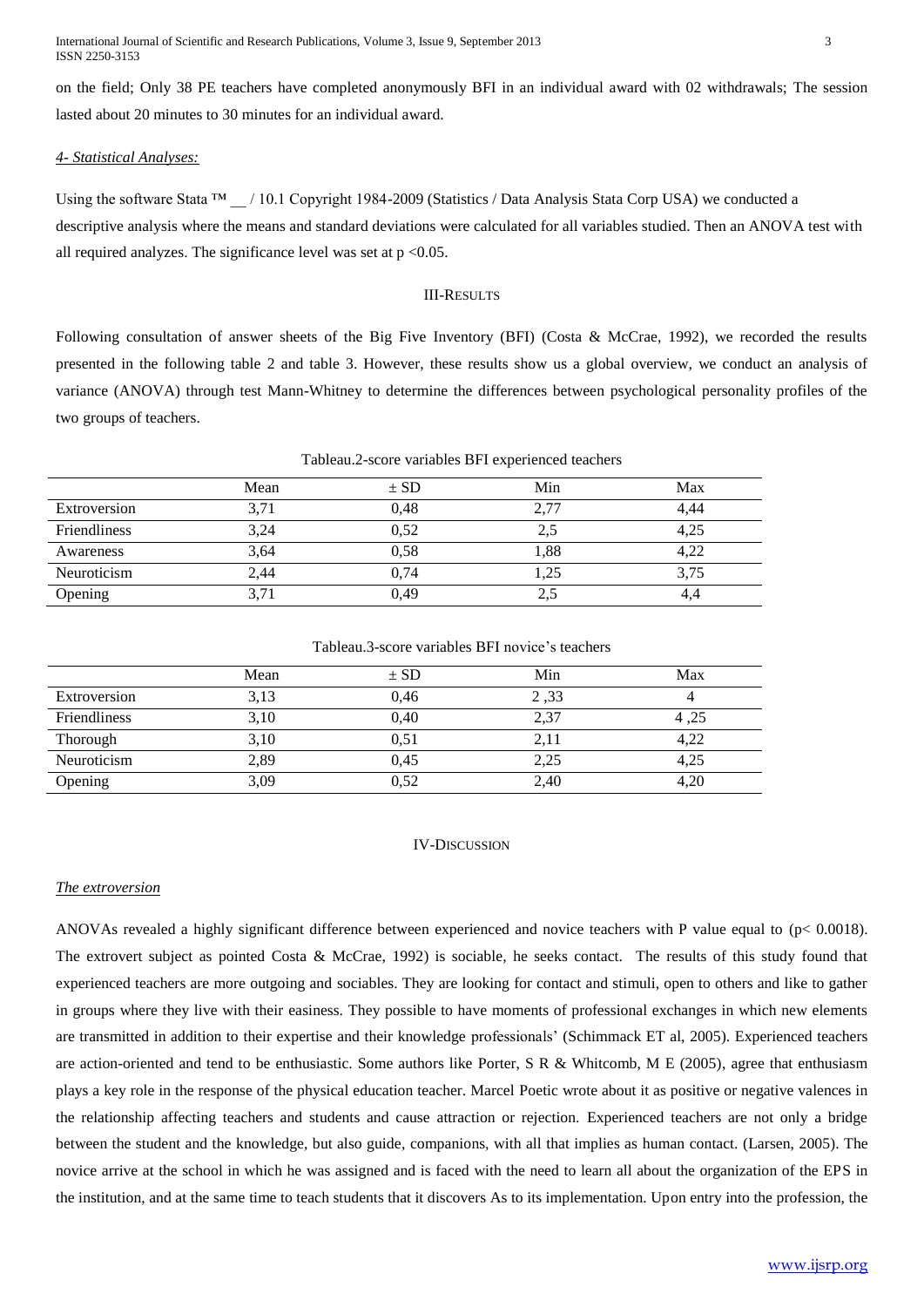novice teacher is found subject to the same task as a teacher with many years of experience and that from the first day he took office (Schimmack ET al, 2005; Larsen, 2005 Bedell et al, 1999).

# *The friendliness*

The statistical result sets no significant difference in the parameter friendliness between experienced teachers and new teachers (P  $= 0.41$ ). Studies of personality types according to the Big Five model of measuring the friendliness emphasize that the friendliness and related / correlated with the concept of "cooperation." Experienced or novices teachers need to establish a socio-professional relationship to flee "professional isolation". According to Lieberman and Miller (1984) "Teaching is an activity that takes place in isolation." For these researchers, there is an important paradox: PE teachers are engaged in an institution to carry out a common mission to all that of educating future adults, but aims to the act to promote this mission takes place in isolation mission takes place in isolation. The teacher LOSA is often found the only adult among a group of students to whom he should teach. Their work environment, often land or municipal stadium often busy, quickly becoming its territory work place where he spent most of his working day. The PE teachers contribute to a common task, but the organization of work leaves little room for collaboration.

#### *The awareness*

Regarding the conscientious parameter defined as the ability that the individual has to control, regulate and direct its activities. The statistical recording a highly significant difference between experienced teachers and new teachers ( $p < 0.003$ ) treatment. A superficial reading of this result allows us to say that unlike the novices experienced teachers are better able to avoid trouble and succeed brilliantly in identifying and planning their educational goals. They are also perceived positively by others (colleagues, management of the institution and school pupils), as intelligent and reliable. The writings of Boutin (1999) provide an explanation part on the results recorded for the "experienced teacher" is a phase of stabilization and consolidation of a pedagogical repertoire remains characteristic. Experienced teachers are teachers whose practices intervention specifically to fit physical and human data is environment. Generally their willingness to appear as teaching models (Chevallard, 1985). While the PE teacher novice undergoing a period of significant transition to the professional level, it is also facing similar realities personal level. The novice teacher must deal with two types of often new responsibilities: professional and personal. As mentioned Cooke and Pang (1997), the heavy responsibilities of new teachers not only have an impact on the professional life, but also on personal life, finding the novices reduce social activities to invest (or survive) in their work.

#### *The neuroticism*

The results and analysis of recorded ANOVAs spotted a significant difference between the variable neuroticism experienced teachers and novice teachers. This is reflected in the capabilities that experienced teachers to resist stress and anxiety and low mood swings in their teaching tasks. We believe that the experience as a spontaneous learning process allows teachers to EPS experienced skills, on how to control teaching situations which occur and are sometimes critical and stressful. We can justify his statements by the fact that for several years the experienced teacher working on the property. He knows how. Although he has knowledge of APS students and he teaches it through a period of self-construction where the doubts and certainties alternate in education and fluency in the exercise of his profession and he teaches he masters the educational center implementations and to provide their colleagues a model of professional success. (Bedell et al. 1999).

## *The Opening*

Our statistical analysis (ANOVAs) found a highly significant difference between the opening parameters experiments teachers and novice teachers  $(p< 0.001)$  retained. To explain why this result we use a theoretical process widely studied in social psychology that the "conformism or majority influence" (Cooke, B., Pang, K, 1990 ; Denscombe,1980) This theory is to submit to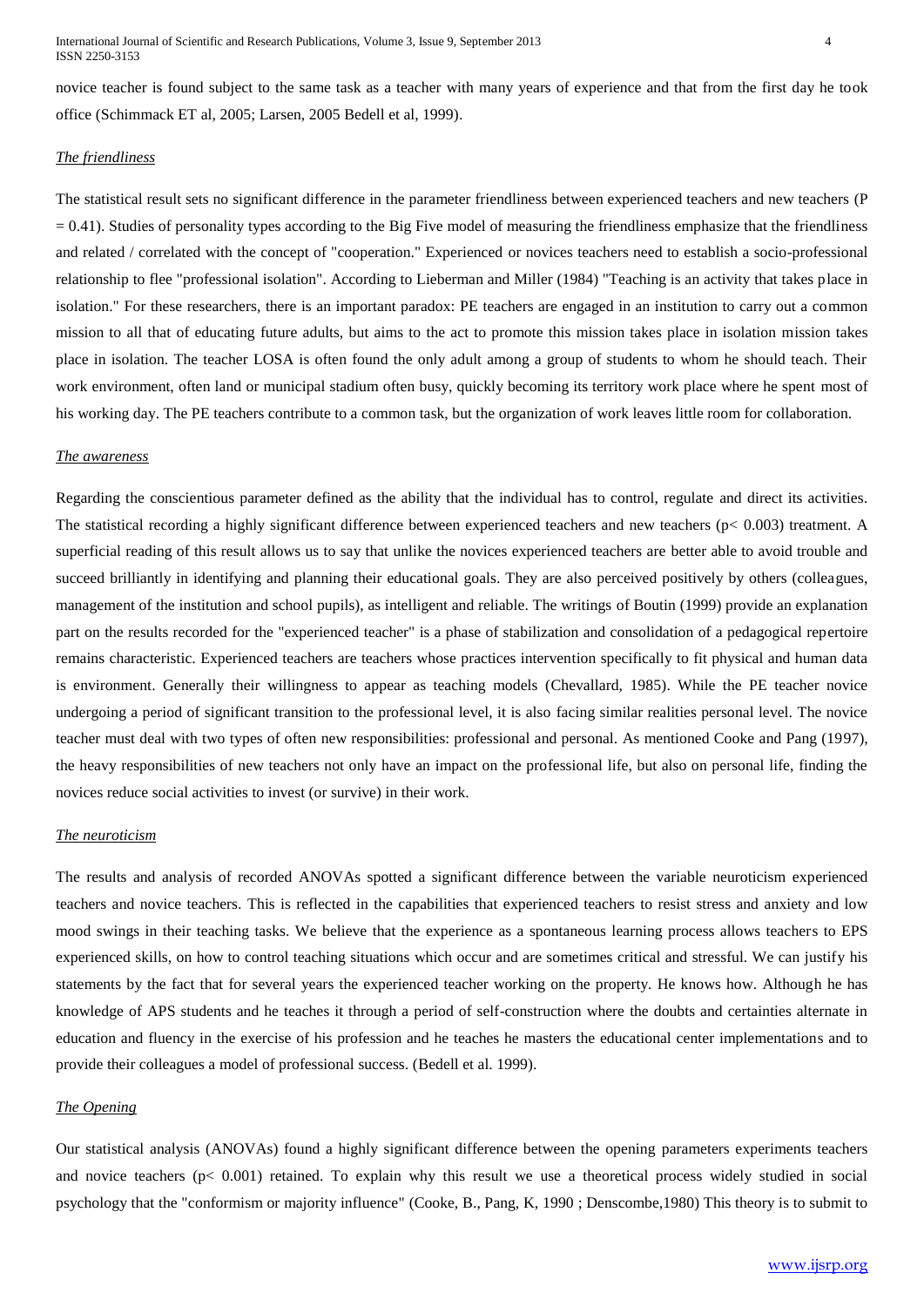International Journal of Scientific and Research Publications, Volume 3, Issue 9, September 2013 5 ISSN 2250-3153

the opinions, rules, standards, models that represent the collective mentality or system values of the group is a party, and to make them his own. We have previously shown that teachers experiments trying to be regarded as models of success to follow for novices teachers that is not the ease and necessary technical requirements and faced the here and now of their preoccupations in their immediate teaching spots. This is thanks to a group of experienced teachers and novice teachers can be improved, acquirer new know-how "stuff" business, to challenge the most practical and theoretical "gaps" in the initial university education. This is the end to improve their powers of imagination and originality and build new initiatives and varied interests.

## V-CONCLUSION

The Extraversion, consciousness or control, neuroticism and openness were the BFI psychological variables that make the difference between the psychological profile of experienced PF teachers and PE novices which confirms the main hypothesis of this study. The little scientific research with an interest in the study of the psychology of PE teachers (experienced and novices). This research is not intended to be exhaustive, but we wanted evaluated a large number of PE teachers but some major force met us (refusal of some teachers, Judgment of course ...), which could possibly enhance the results achieved in end to better understand the psychology of PE teachers (experienced and novice) in our opinion this seems a problem that we encountered in this research and that limited our interpretations. Although it ignores the measurement of other psychological and emotional variables such as self-esteem and self-confidence.

# **REFERENCES**

- [1] G. Boutin. Le développement de l'identité professionnelle du nouvel enseignant et entrée dans le métier. Dans J. C. Hétu, M. Lavoie et S. Baillauques (Dir.), Jeunes enseignants et insertion professionnelle p. 43-60 Bruxelles: De Boeck et Larcier 1999.
- [2] Y. Chevallard. La transposition didactique, Grenoble, La pensée sauvage 1985.
- [3] E. Degas. Des pratiques sociales aux pratiques scolaires en EPS : des logiques de scolarisation plurielles, Revue française de pédagogie, n° 149. 2004.
- [4] M. Volonda. La mixité dans l'enseignement de l'EPS : attitudes et pratiques des enseignants. Mémoire INSEP 1979.
- [5] P.H. Meirieu. Apprendre oui, mais comment ?, Paris, ESF. 1987.
- [6] C. Dubar, La socialisation, Construction des identités sociales et professionnelles, Paris, Armand Colin. 1998.
- [7] P.T. Costa. & McCrae, R R Revised NEO Personality Inventory & NEO Five Factor Inventory: Professional Manual. Florida: Psychological Assessment Resources, Inc. (1992)
- [8] A.P. Fiske. Using Individualism and Collectivism to compare cultures A critique of the validity and measurement of constructs: Comment on Oyserman et al. Psychological Bulletin, 128, 78-88 ; 2002.
- [9] D.Oyserman, H.M. Coon, & M. Kemmelmeier. Rethinking Individualism and Collectivism: Evaluation of theoretical assumptions and meta-analyses. Psychological Bulletin, 128, 3-72 ; 2002.
- [10] U. Schimmack, S. Oishi, & E. Diener. Individualism: A valid and important dimension of cultural differences between nations. Personality and Social Psychology Review, 9, 17-31 ; 2005.
- [11] S.R. Porter, & M.E Whitcomb. Non-response in student surveys: The role of demographics, engagement & personality. Research in Higher Education, 46, 127-152 ; 2005.
- [12] R.J. Larsen & D.M. Buss. Personality psychology: Domains of knowledge about human nature. Boston: McGraw-Hill ; 2005.
- [13] B. Bedell, R. Van Eeden, & F. Van Staden, Culture as a moderator variable in psychological test performance: Issues and trends in South Africa. South African Journal of Industrial Psychology, 25, 1-7 ; 1999
- [14] B. Cooke & K. Pang. Experiences and needs of trained and untrained beginning teachers in Hong Kong: A pilot study. Educational Research Journal, 2, 18-27 ; 1987.
- [15] B. Cooke, K. Pang, E. Kan, & C. Shek. Research on beginning teachers in Hong Kong. Edu.cational Research Journal 5 65- 80 ; 1990.
- [16] M. Denscombe. Keeping 'em quiet: The significance of noise for practical activity of teaching. In P. Woods (Ed.), Teacher strategies: Explorations in the sociology oj the school London: Croom Helm. pp. 69- 83 ; 1980

## **AUTHORS**

**First Author**-Selmi Hamza. Associate professeur PhD, Institut Supérieur du Sport et de l'Education Physique du Kef.Tunisia. Email: selmihamza@yahoo.fr **Second Author**-Souhail Hermassi PhD. Assistant professor, ISSEP, Ksar Saîd, University la Manouba, Tunis, Tunisia. Email: hermassi\_fr@yahoo.fr